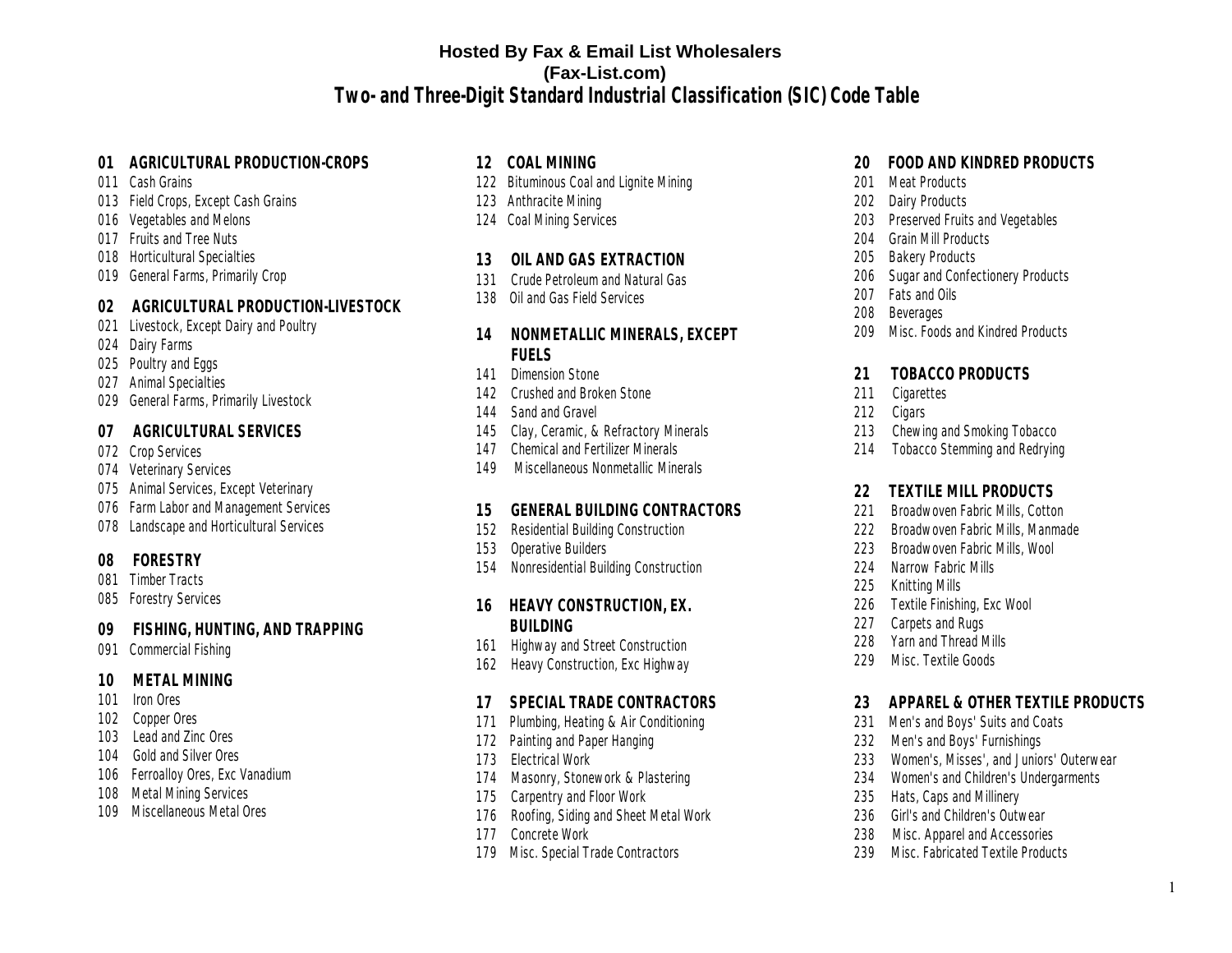- **24 LUMBER AND WOOD PRODUCTS**
- 241 Logging<br>242 Sawmill
- 242 Sawmills and Planing Mills<br>243 Millwork, Plywood and Stru
- 243 Millwork, Plywood and Structural Members<br>244 Wooden Containers
- 244 Wooden Containers<br>245 Wood Buildings and
- 245 Wood Buildings and Mobile Homes<br>249 Misc. Wood Products
- Misc. Wood Products

#### **25 FURNITURE AND FIXTURES**

- 251 Household Furniture
- 252 Office Furniture
- 253 Public Building & Related Furniture
- 254 Partitions and Fixtures
- 259 Misc. Furniture and Fixtures

# **26 PAPER AND ALLIED PRODUCTS**

- Pulp Mills
- 262 Mills, Exc Building Paper<br>263 Paperboard Mills
- Paperboard Mills
- 265 Paperboard Containers and Boxes
- 267 Misc. Converted Paper Products
- **27 PRINTING AND PUBLISHING**
- 271 Newspapers
- 272 Periodicals<br>273 Books
- 273 Books<br>274 Miscel
- 274 Miscellaneous Publishing<br>275 Commercial Printing
- **Commercial Printing**
- 276 Manifold Business Forms<br>277 Greeting Cards
- 277 Greeting Cards<br>278 Blankbooks and
- Blankbooks and Bookbinding
- 279 Printing Trade Services

# **28 CHEMICALS AND ALLIED PRODUCTS**

- 281 Industrial Inorganic Chemicals<br>282 Plastics Materials and Synthet
- 282 Plastics Materials and Synthetic<br>283 Drugs
- 283 Drugs<br>284 Soaps
- 284 Soaps, Cleaners and Toilet Goods<br>285 Paints and Allied Products
- 285 Paints and Allied Products<br>286 Industrial Organic Chemica
- 286 Industrial Organic Chemicals<br>287 Agricultural Chemicals
- 287 Agricultural Chemicals<br>289 Misc. Chemical Product
- Misc. Chemical Products

# **29 PETROLEUM AND COAL PRODUCTS**

- 291 Petroleum Refining<br>295 Asphalt Paving and
- 295 Asphalt Paving and Roofing Materials<br>299 Misc. Petroleum and Coal Products
- Misc. Petroleum and Coal Products

# **30 RUBBER & MISC. PLASTICS PRODUCTS**

- Tires and Inner Tubes
- 302 Rubber and Plastic Footwear
- 305 Hose & Belting & Gaskets & Packing
- 306 Fabricated Rubber Products, Nec
- 308 Misc. Plastics Products, Nec

## **31 LEATHER AND LEATHER PRODUCTS**

- Leather Tanning and Finishing
- 313 Footware Cut Stock
- 314 Footwear, Exc Rubber
- 315 Leather Gloves and Mittens
- 316 Luggage<br>317 Handbag
- **Handbags and Personal Leather Goods**
- 319 Leather Goods, Nec
- **32 STONE, CLAY, AND GLASS PRODUCTS**
- 321 Flat Glass<br>322 Glass and
- 322 Glass and Glassware, Pressed or Blown<br>323 Products of Purchased Glass
- 323 Products of Purchased Glass
- 324 Cement, Hydraulic<br>325 Structural Clav Pro
- 325 Structural Clay Products<br>326 Pottery and Related Prod
- 326 Pottery and Related Products<br>327 Concrete, Gypsum and Plaster
- 327 Concrete, Gypsum and Plaster Products<br>328 Cut Stone and Stone Products
- 328 Cut Stone and Stone Products<br>329 Misc. Nonmetallic Mineral Prod
- Misc. Nonmetallic Mineral Products
- **33 PRIMARY METAL INDUSTRIES**
- 331 Blast Furnace and Basic Steel Products<br>332 Iron and Steel Foundries
- 332 Iron and Steel Foundries<br>333 Primary Nonferrous Meta
- 333 Primary Nonferrous Metals<br>334 Secondary Nonferrous Meta
- 334 Secondary Nonferrous Metals<br>335 Nonferrous Rolling and Drawin
- 335 Nonferrous Rolling and Drawing<br>336 Nonferrous Foundries (Castings
- 336 Nonferrous Foundries (Castings)<br>339 Misc. Primary Metal Products
- **Misc. Primary Metal Products**

# **34 FABRICATED METAL PRODUCTS**

- 341 Metal Cans and Shipping Containers<br>342 Cutlerv. Hand Tools and Hardware
- 342 Cutlery, Hand Tools and Hardware<br>343 Plumbing and Heating, Exc Electric
- 343 Plumbing and Heating, Exc Electric<br>344 Fabricated Structural Metal Produc
- 344 Fabricated Structural Metal Products<br>345 Screw Machine Products, Bolts, etc.
- 345 Screw Machine Products, Bolts, etc.<br>346 Metal Forgings and Stampings
- 346 Metal Forgings and Stampings<br>347 Metal Services, Nec.
- 347 Metal Services, Nec<br>348 Ordnance and Acces
- Ordnance and Accessories, Nec.
- 349 Misc. Fabricated Metal Products

2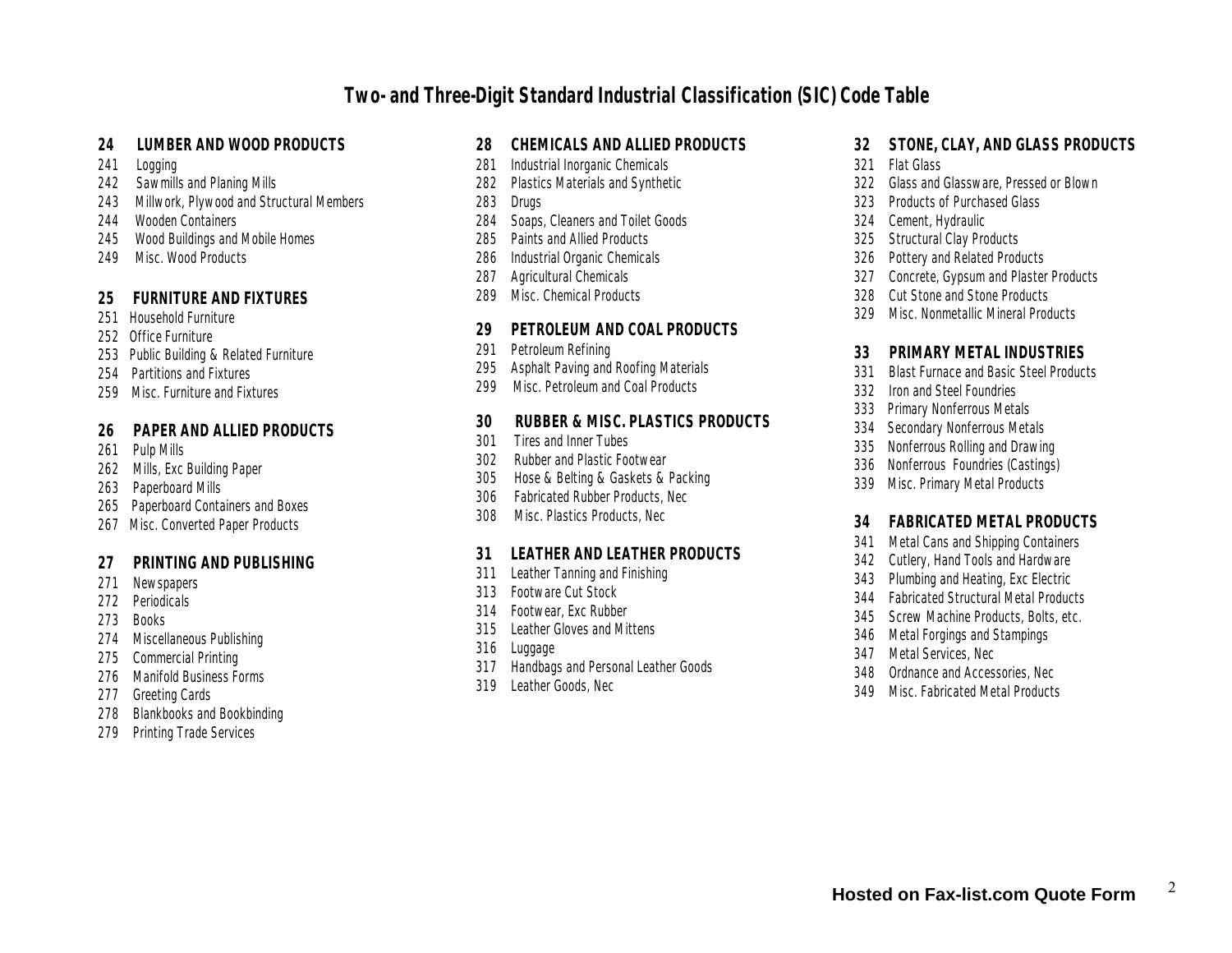- **35 INDUSTRIAL MACHINERY & EQUIPMENT**
- 351 Engines and Turbines
- 352 Farm and Garden Machinery
- 353 Construction and Related Machinery
- 354 Metalworking Machinery
- 355 Special Industry Machinery
- 356 General Industrial Machinery<br>357 Computer and Office Equipment
- 357 Computer and Office Equipment<br>358 Refrigeration and Service Machi
- 358 Refrigeration and Service Machinery<br>359 Industrial Machinery, Nec
- Industrial Machinery, Nec
- **36 ELECTRONIC & OTHER ELECTRIC EQUIPMENT**
- 361 Electric Distribution Equipment
- 362 Electrical Industrial Apparatus
- 363 Household Appliances
- 364 Electric Lighting and Wiring Equipment
- 365 Household Audio & Video Equipment
- 366 Communications Equipment
- 367 Electronic Components and Accessories
- 369 Misc. Electrical Equipment & Supplies
- **37 TRANSPORTATION EQUIPMENT**
- Motor Vehicles and Equipment
- 372 Aircraft and Parts
- 373 Ship and Boat Building and Repairing
- 374 Railroad Equipment<br>375 Motorcycles, Bicycl
- 375 Motorcycles, Bicycles and Parts<br>376 Guided Missiles, Space Vehicles,
- 376 Guided Missiles, Space Vehicles, Parts<br>379 Misc. Transportation Equipment
- **Misc. Transportation Equipment**
- **38 INSTRUMENTS & RELATED PRODUCTS**
- 381 Search and Navigation Equipment<br>382 Measuring and Controlling Devices
- **Measuring and Controlling Devices**
- 384 Medical Instruments & Supplies<br>385 Ophthalmic Goods
- 385 Ophthalmic Goods<br>386 Photographic Equip
- 386 Photographic Equipment and Supplies<br>387 Watches, Clocks, Watchcases & Parts
- Watches, Clocks, Watchcases & Parts
- **39 MISC. MANUFACTURING INDUSTRIES**
- Jewelry, Silverware and Plated Ware
- 393 Musical Instruments
- 394 Toys and Sporting Goods
- 395 Pens, Pencils, Office, & Art Supplies
- 396 Costume Jewelry and Notions<br>399 Misc. Manufacturing
- Misc. Manufacturing
- **40 RAILROAD TRANSPORTATION**
- **Railroads**
- **41 LOCAL & INTERURBAN PASSENGER TRANSIT**
- 411 Local and Suburban Passenger Transportation
- 412 Taxicabs<br>413 Intercity
- 413 Intercity and Rural Bus Transportation<br>414 Bus Charter Service
- 414 Bus Charter Service<br>415 School Buses
- 415 School Buses<br>417 BusTerminal a
- 417 BusTerminal and Service Facilities

# **42 TRUCKING AND WAREHOUSING**

- 421 Trucking and Courier Services, Exc Air<br>422 Public Warehousing and Storage
- 
- **Trucking Terminal Facilities**

# **44 WATER TRANSPORTATION**

- 441 Deep Sea Foreign Trans. of Freight
- 
- 442 Deep Sea Domestic Trans. of Freight<br>444 Water Transportation of Freight, Nec
- 444 Water Transportation of Freight, Nec 448 Water Transportation of Passengers<br>449 Water Transportation Services
- **Water Transportation Services**
- **45 TRANSPORTATION BY AIR**
- 451 Air Transportation, Scheduled<br>452 Air Transportation, Nonschedu
- 452 Air Transportation, Nonscheduled<br>458 Airports, Flying Fields & Services
- Airports, Flying Fields & Services
- **46 PIPELINES, EXCEPT NATURAL GAS**
- 461 Pipelines, Exc Natural Gas
- **47 TRANSPORTATION SERVICES**
- 472 Passenger Transportation Arrangement<br>473 Freight Transportation Arrangement
- 473 Freight Transportation Arrangement<br>478 Miscellaneous Transportation Servic
- 478 Miscellaneous Transportation Services
- **48 COMMUNICATIONS**
- **Telephone Communication**
- 482 Telegraph and Other Communications
- 483 Radio and Television Broadcasting
- 484 Cable and Other Pay Television Services
- 489 Communications Services, Nec
- **49 ELECTRIC, GAS & SANITARY SERVICES**
- **Flectric Services**
- 492 Gas Production and Distribution<br>493 Combination Utility Services
- 493 Combination Utility Services<br>494 Water Supply
- 494 Water Supply<br>495 Sanitary Serv
- 495 Sanitary Services<br>496 Steam and Air-Cor
- 496 Steam and Air-Conditioning Supply<br>497 Irrigation Systems
- **Irrigation Systems**
- **50 WHOLESALE TRADE-DURABLE GOODS**
- 501 Motor Vehicles, Parts & Supply<br>502 Furniture and Home Furnishing
- 502 Furniture and Home Furnishing<br>503 Lumber and Other Construction
- 503 Lumber and Other Construction Materials<br>504 Professional and Commercial Equipment
- 504 Professional and Commercial Equipment<br>505 Metals and Minerals. Exc. Petroleum
- **Metals and Minerals, Exc Petroleum**
- 506 Electrical Goods<br>507 Hardware, Pluml
- 507 Hardware, Plumbing & Heating Equipment<br>508 Machinery, Equipment and Supplies
- 508 Machinery, Equipment and Supplies<br>509 Miscellaneous Durable Goods
- 509 Miscellaneous Durable Goods

422 Public Warehousing and Storage<br>423 Trucking Terminal Facilities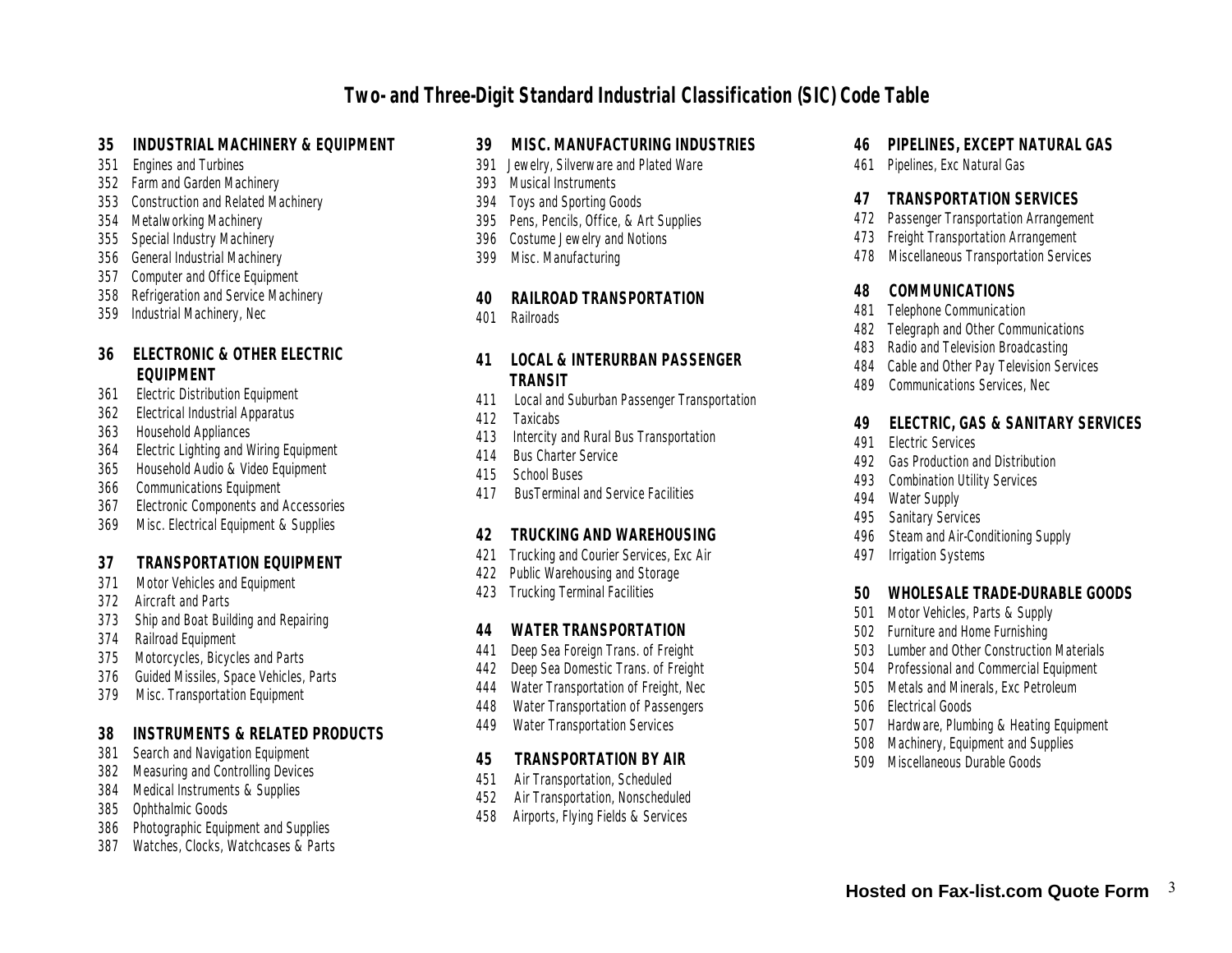#### **51 WHOLESALE TRADE-NONDURABLE GOODS**

- 511 Paper and Paper Products<br>512 Drugs Proprietaries and S
- Drugs, Proprietaries and Sundries
- 513 Apparel, Piece Goods and Notions
- 514 Groceries and Related Products
- 515 Farm Product Raw Materials
- 516 Chemicals and Allied Products
- 517 Petroleum and Petroleum Products<br>518 Beer. Wine and Distilled Beverages
- Beer, Wine and Distilled Beverages
- 519 Misc. Nondurable Goods

### **52 BUILDING MATERIALS & GARDEN SUPPLIES**

- 521 Lumber and Other Building Materials
- 523 Paint, Glass and Wallpaper Stores
- 525 Hardware Stores
- 526 Retail Nurseries and Garden Stores<br>527 Mobile Home Dealers
- Mobile Home Dealers
- **53 GENERAL MERCHANDISE STORES**
- Department Stores
- 539 Misc. General Merchandise Stores
- **54 FOOD STORES**
- 541 Grocery Stores<br>542 Meat & Fish Ma
- Meat & Fish Markets
- 544 Candy, Nut and Confectionery Stores<br>545 Dairy Product Stores
- 545 Dairy Product Stores<br>546 Retail Bakeries
- 546 Retail Bakeries<br>549 Misc. Food Sto
- Misc. Food Stores

### **55 AUTOMOTIVE DEALERS & SERVICE STATIONS**

- 551 New and Used Car Dealers
- 552 Used Car Dealers
- 553 Auto and Home Supply Stores
- 554 Gasoline Service Stations
- 555 Boat Dealers
- 556 Recreational Vehicle Dealers
- 559 Automotive Dealers, Nec

#### **56 APPAREL AND ACCESSORY STORES**

- 561 Men's and Boys' Clothing Stores<br>562 Women's Clothing Stores
- 562 Women's Clothing Stores<br>563 Women's Accessory & Sp
- 563 Women's Accessory & Specialty Stores
- 565 Family Clothing Stores<br>566 Shoe Stores
- Shoe Stores

### **57 FURNITURE AND HOMEFURNISHINGS STORES**

- 571 Furniture and Home Furnishings Stores<br>572 Household Appliance Stores
- 572 Household Appliance Stores<br>573 Radio, Television, & Comput
- Radio, Television, & Computer Stores

## **58 EATING AND DRINKING PLACES**

Eating and Drinking Places

# **59 MISCELLANEOUS RETAIL**

- **Drug Stores and Proprietary Stores**
- 592 Liquor Stores
- 593 Used Merchandise Stores
- 594 Misc. Shopping Goods Stores
- 596 Nonstore Retailers
- 598 Fuel Dealers
- 599 Retail Stores, Nec
- **60 DEPOSITORY INSTITUTIONS**
- 601 Central Reserve Depository<br>602 Commercial Banks
- 602 Commercial Banks
- 603 Savings Institutions
- 606 Credit Unions<br>608 Foreign Bank
- 608 Foreign Bank & Branches + Agencies<br>609 Functions Closelv Related to Banking
- Functions Closely Related to Banking
- **61 NONDEPOSITORY INSTITUTIONS**
- 611 Fed. & Federally-Sponsored Credit<br>614 Personal Credit Institutions
- 614 Personal Credit Institutions<br>615 Business Credit Institutions
- 615 Business Credit Institutions<br>616 Mortgage Bankers & Broker
- Mortgage Bankers & Brokers
- **62 SECURITY AND COMMODITY BROKERS**
- Security Brokers, Dealers
- 622 Commodity Contracts Brokers, Dealers<br>623 Security & Commodity Exchanges
- Security & Commodity Exchanges
- 628 Security & Commodity Services
- **63 INSURANCE CARRIERS**
- 631 Life Insurance<br>632 Medical Service
- 632 Medical Service & Health Insurance<br>633 Fire, Marine & Casualty Insurace
- 633 Fire, Marine & Casualty Insurace<br>635 Surety Insurance
- 635 Surety Insurance<br>636 Title Insurance
- 636 Title Insurance<br>637 Pension Health
- 637 Pension, Health & Welfare Funds<br>639 Insurance Carriers, Nec
- Insurance Carriers, Nec
- **64 INSURANCE AGENTS, BROKERS & SERVICE**
- 641 Insurance Agents, Brokers and Service
- **65 REAL ESTATE**
- 651 Real Estate Operations and Lessors<br>653 Real Estate Agents and Managers
- 653 Real Estate Agents and Managers<br>654 Title Abstract Offices
- 654 Title Abstract Offices<br>655 Subdividers and Devel
- Subdividers and Developers